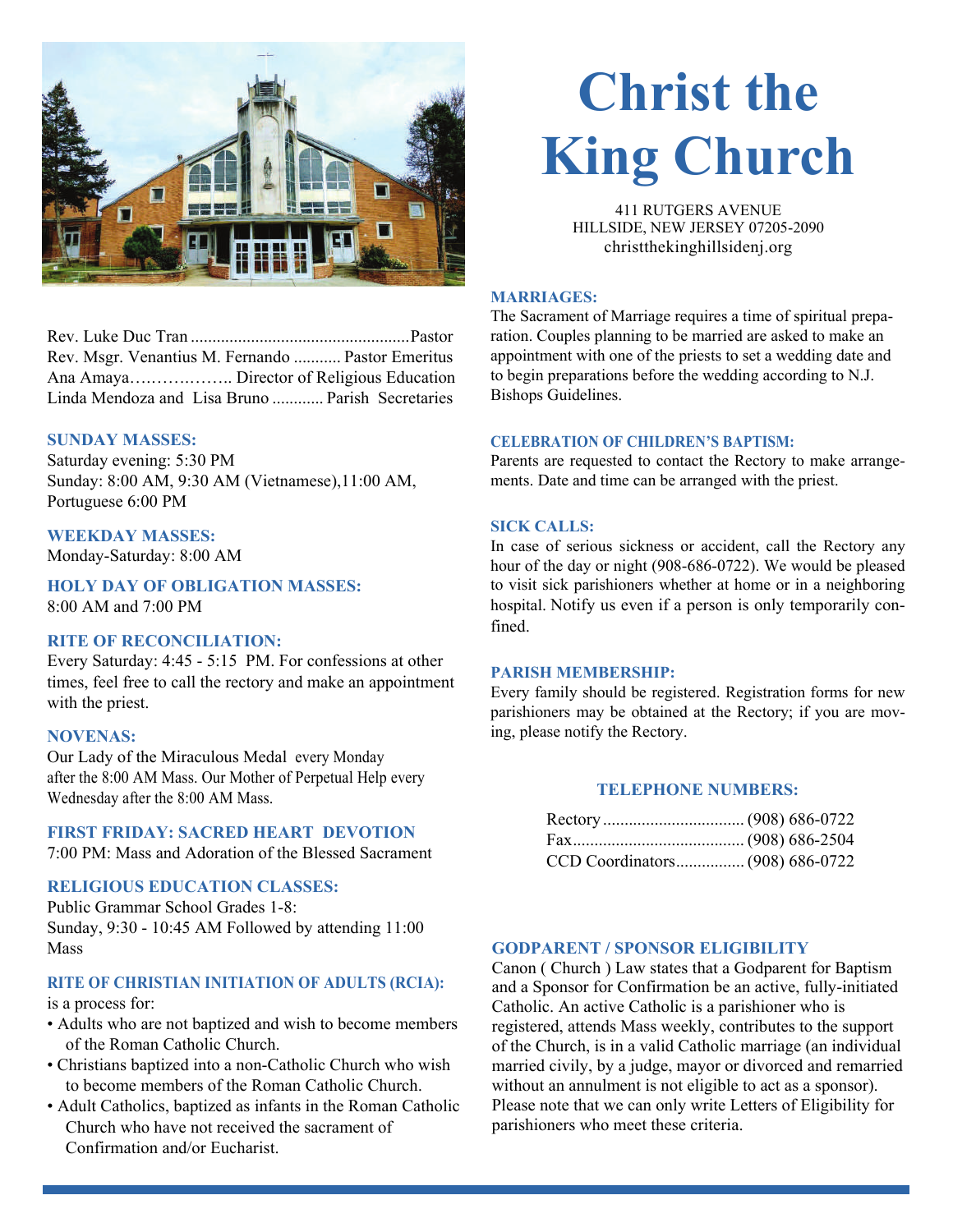# CHRIST THE KING CHURCH, HILLSIDE, NEW JERSEY A NOTE FROM FATHER LUKE

# PENTECOST SUNDAY - JUNE 5, 2022

Liturgy Readings: Act. 2:1-11; Ps. 104:1,24,29-31,34; 1 Cor. 12:3b-7,12-13 or Romans 8:8-17; John 20:19-23

The season of Easter concludes with today's celebration, the feast of Pentecost. Pentecost is sometimes called the birthday of the Church. Today's Gospel reminds us that the Church begins with the command to forgive.<br>Within the family of the Church. Today's Gospel reminds us that the Church begins with the command to forgive Within the family, the domestic Church, we learn how to forgive and we learn to accept forgiveness. It is the gift of<br>the Holy Spirit that we domestic Church, we learn how to forgive and we learn to accept forgiveness. It the Holy Spirit that enables us to do both. Today is a fitting time to share a family celebration of reconciliation.<br>When Joseph broaths is it is used to do both. Today is a fitting time to share a family celebration of re

When Jesus breathed the Holy Spirit upon them, He sent His disciples to continue His work of reconciliation<br>ough the foreign and the Holy Spirit upon them, He sent His disciples to continue His work of reconciliation through the forgiveness of sins. The feast of Pentecost celebrates the descent of the Holy Spirit upon Jesus' first<br>disciples. This again, The feast of Pentecost celebrates the descent of the Holy Spirit upon Jesus' first disciples. This same Holy Spirit is still with us. After breathing upon them and giving them the gift of the Holy<br>Spirit, what does I Spirit, what does Jesus tell His disciples to do? (to forgive sins). Just as Jesus sent His disciples to forgive the sins<br>of others, so too me of others, so too we are sent to bring peace to the world. We also have been given the gift of the Holy Spirit to help<br>us with this task II us with this task. How might the Holy Spirit lead us to help bring peace to situations of conflict? (Accept all reasonable questions) reasonable answers)

Let us pray together that the Holy Spirit will continue to work through us to bring peace to the world. Peace, Fr. Luke

Collections for May 29, 2022 - \$3,138.00 which include Sunday Collections : \$2,757.00, Candles: \$86.00, Ascension: \$259.00, Additional Collections for Monthly Assessment: \$36.00. Thank you.



Pope Francis Prayer Intention for June, 2022 Families : We pray for Christian families around the world; may they embody and experience unconditional love and advance holiness in their daily lives.





dsnip " The Advocate, the Holy Spirit whom the Father will send in my name, will teach you everything and remind you of all that I told

The materialism of our society lures us to concentrate more on what you." (JOHN 14:26) we want than on what God wants for us. The relativism of our world tells us that we should be tolerant of all things, that there is no absolute truth. As Stewards we should pray to the Holy Spirit to transform our lives and to guide our thoughts, words and actions. What you put in your head, heart and mind affects your actions.



A Prayer for the Victims & Families of Uvalde Texas Lord, we know that you are near to the broken-hearted and that Your Word is full of promises and evidence of Your mercy and healing in times of tragedy and grief. So, Lord, we cry out to you, to make your presence, love and mercy, grace and healing felt by each every person in Uvalde, Texas. " You will call on me and come and pray to gne and I will listen to you." JEREMIAH 29:12. Amen



CTK 2022 Annual Appeal Report as of 5/31/22. Donor Pledged - \$ 19,700.00. Donor Received - \$ 17,645.00 Thank you Number of Donors - 80.